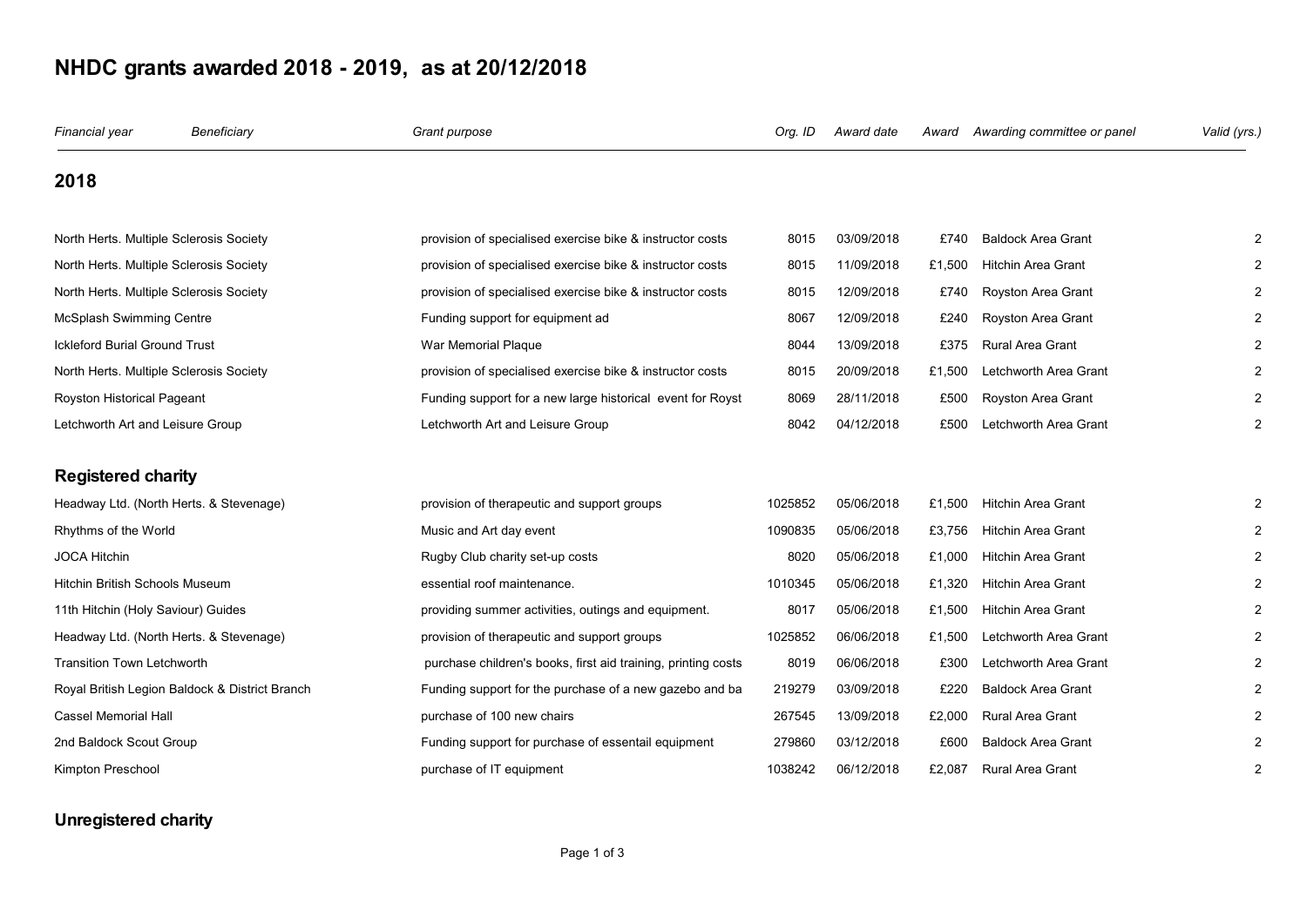## **NHDC grants awarded 2018 - 2019, as at 20/12/2018**

| Financial year                      | Beneficiary                                    | Grant purpose                                                | Org. ID | Award date | Award  | Awarding committee or panel | Valid (yrs.)   |
|-------------------------------------|------------------------------------------------|--------------------------------------------------------------|---------|------------|--------|-----------------------------|----------------|
| <b>Unregistered charity</b>         |                                                |                                                              |         |            |        |                             |                |
| The Singing Kettle Group            |                                                | purchase of computer and website software                    | 8026    | 13/06/2018 | £400   | Royston Area Grant          | 2              |
| Unincorporated association          |                                                |                                                              |         |            |        |                             |                |
| <b>Crystalites Majorettes</b>       |                                                | Crystalites Majorettes uniform                               | 7912    | 06/06/2018 | £750   | Letchworth Area Grant       | 2              |
| Wilbury Community Forum             |                                                | hall hire costs                                              | 7661    | 06/06/2018 | £342   | Letchworth Area Grant       | 2              |
| Norton Bowls Club                   |                                                | cost of ditch liners                                         | 1634    | 06/06/2018 | £500   | Letchworth Area Grant       | 2              |
| <b>Baldock Cricket Club</b>         |                                                | Funding support to assist with equipment and coaching co     | 2161    | 03/09/2018 | £750   | <b>Baldock Area Grant</b>   | 2              |
| Baldock Crusaders Netball Club      |                                                | Funding support to assist with equipment and coaching co     | 6163    | 03/09/2018 | £1,000 | <b>Baldock Area Grant</b>   | $\overline{2}$ |
| Saracens Cricket Club               |                                                | Funding support to assist with equipment and training cost   | 7292    | 03/09/2018 | £800   | <b>Baldock Area Grant</b>   | $\overline{2}$ |
| Strathmore Fun Club                 |                                                | Venue Hire                                                   | 2912    | 11/09/2018 | £2,000 | <b>Hitchin Area Grant</b>   | $\overline{2}$ |
| Royston Cricket Club                |                                                | Funding support for the purchase of a set of cricket sight s | 2169    | 12/09/2018 | £1,500 | Royston Area Grant          | $\overline{2}$ |
| Wednesday Drop-In Club (Letchworth) |                                                | room hire and excursions                                     | 2957    | 19/09/2018 | £1,000 | Letchworth Area Grant       |                |
| Royston Choral Society              |                                                | Funding support to assist with publiciity & venue hire costs | 3247    | 28/11/2018 | £750   | Royston Area Grant          | $\overline{2}$ |
|                                     | Baldock Allotment & Leisure Gardeners Assn.    | Funding support for the purchase of new notice boards        | 645     | 03/12/2018 | £1,250 | <b>Baldock Area Grant</b>   | 2              |
|                                     | Letchworth Garden City Rugby Football Club     | Funding support to assist with rugby coaching training with  | 6358    | 03/12/2018 | £800   | <b>Baldock Area Grant</b>   | 2              |
| Royston Bowling Club                |                                                | bowling green maintenance equipment                          | 2150    | 13/03/2019 | £1,000 | Royston Area Grant          | $\overline{2}$ |
| <b>Status unknown</b>               |                                                |                                                              |         |            |        |                             |                |
| <b>Friends of Sandon School</b>     |                                                | Funding support to assist with costs for a multi-use comm    | 8023    | 04/06/2018 | £500   | <b>Baldock Area Grant</b>   | 2              |
| Baldock Young & Heart Club          |                                                | Funding support to help with room hire costs, publicity cost | 8011    | 04/06/2018 | £500   | <b>Baldock Area Grant</b>   |                |
| Ashwell United Reformed Church      |                                                | Funding support to assist with purchases of kitchen equipe   | 2346    | 04/06/2018 | £250   | <b>Baldock Area Grant</b>   | 2              |
| <b>Baldock Community Orchestra</b>  |                                                | Funding support to assist with the purchase of new equip     | 8010    | 04/06/2018 | £400   | <b>Baldock Area Grant</b>   |                |
|                                     | Merry Go Round Under 5's Association (Baldock) | Funding support to assist with costs to build a dedicated v  | 6036    | 04/06/2018 | £615   | <b>Baldock Area Grant</b>   | $\overline{2}$ |
| Hitchin Christian Centre            |                                                | providing a debt centre, job club and life skills training   | 95      | 05/06/2018 | £2.500 | <b>Hitchin Area Grant</b>   | $\overline{2}$ |